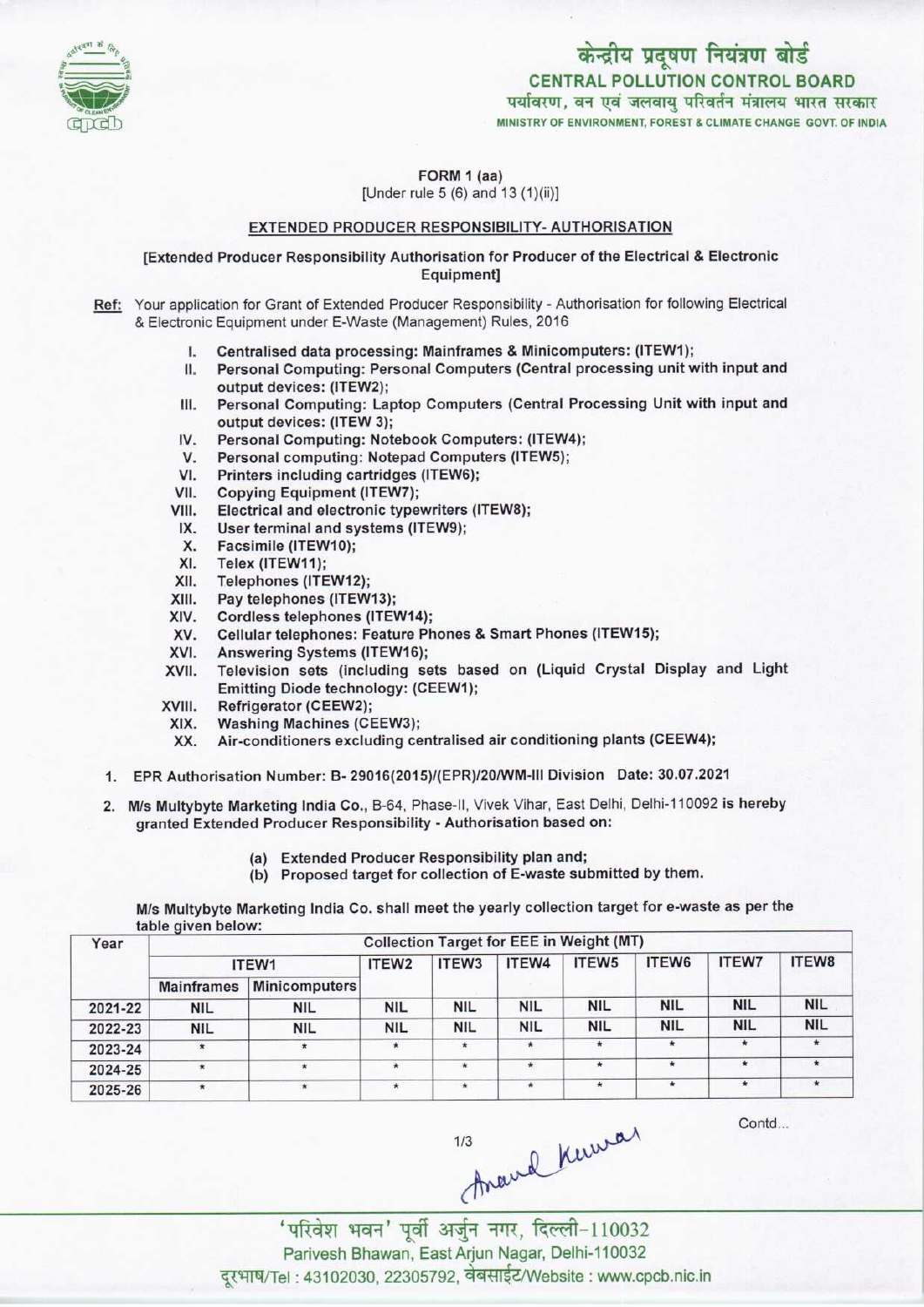

# From pre page..

| Year    | <b>Collection Target for EEE in Weight (MT)</b> |            |            |             |              |            |                       |                     |  |  |  |
|---------|-------------------------------------------------|------------|------------|-------------|--------------|------------|-----------------------|---------------------|--|--|--|
|         | <b>ITEW9</b>                                    | ITEW10     | ITEW11     | ITEW12      | ITEW13       | ITEW14     | ITEW15                |                     |  |  |  |
|         |                                                 |            |            |             |              |            | <b>Feature Phones</b> | <b>Smart Phones</b> |  |  |  |
| 2021-22 | <b>NIL</b>                                      | <b>NIL</b> | <b>NIL</b> | <b>NIL</b>  | <b>NIL</b>   | <b>NIL</b> | <b>NIL</b>            | <b>NIL</b>          |  |  |  |
| 2022-23 | <b>NIL</b>                                      | <b>NIL</b> | <b>NIL</b> | <b>NIL</b>  | <b>NIL</b>   | <b>NIL</b> | <b>NIL</b>            | <b>NIL</b>          |  |  |  |
| 2023-24 | $\star$                                         | *          | $\star$    | $\star$     | $\pmb{\ast}$ | $*$        | $\star$               | $\dot{\pi}$         |  |  |  |
| 2024-25 | $\star$                                         | $\star$    | $\ast$     | $\star$     | $\star$      | $\star$    |                       |                     |  |  |  |
| 2025-26 | $\star$                                         | ÷.         | *          | $\pmb{\pi}$ | ×.           | $\star$    | $\star$               |                     |  |  |  |

| Year    | <b>Collection Target for EEE in Weight (MT)</b> |            |                   |                   |            |  |  |  |  |
|---------|-------------------------------------------------|------------|-------------------|-------------------|------------|--|--|--|--|
|         | ITEW16                                          | CEEW1      | CEEW <sub>2</sub> | CEEW <sub>3</sub> | CEEW4      |  |  |  |  |
| 2021-22 | <b>NIL</b>                                      | <b>NIL</b> | <b>NIL</b>        | <b>NIL</b>        | <b>NIL</b> |  |  |  |  |
| 2022-23 | <b>NIL</b>                                      | <b>NIL</b> | <b>NIL</b>        | <b>NIL</b>        | <b>NIL</b> |  |  |  |  |
| 2023-24 |                                                 | $\star$    | $\star$           | $\star$           |            |  |  |  |  |
| 2024-25 | $\star$                                         | ∗          |                   |                   |            |  |  |  |  |
| 2025-26 | ٠                                               |            |                   | ₩                 | $\bullet$  |  |  |  |  |

\*Collection targets will be fixed after submission of sales data

### 3. The Authorisation shall be valid for a period of five (5) years from date of issue with following conditions:

- i. You shall strictly follow the approved Extended Producer Responsibility plan, a copy of which is enclosed herewith as Enclosure-I:
- ii. You shall ensure that collection mechanism or collection Centres are set up or designated as per the details given in the Extended Producer Responsibility plan and that shall be completed before the proposed dates if any in the EPR Plan (list of collection Centres and the toll free numbers for reverse logistics enclosed);
- iii. You shall ensure that all the collected e-waste is channelized to your dismantler/recycler M/s. Horizon Recycling Pvt. Ltd. Khasra No 35, VIII Kumarhera, Green Land Industrial Complex, 7km, Dehradun Road, Saharanpur-247001 U. P. and record shall be maintained at dismantler/recycler and at your end.
- iv. You shall maintain records, in Form-2 of these Rules, of e-waste and make such records available for scrutiny by Central Pollution Control Board;
- v. You shall file annual returns in Form-3 to the Central Pollution Control Board on or before 30th day of June following the financial year to which that returns relates.

## vi. General Terms & Conditions of the Authorisation:

- a.The authorisation shall comply with provisions of the Environment (Protection) Act, <sup>1986</sup> and the E-waste (Management) Rules,2016 made there under;
- b.The authorisation or its renewal shall be produced for inspection at the request of an officer authorised by the Central Pollution Control Board;
- c.Any change in the approved Extended Producer Responsibility plan should be informed to Central Pollution Control Board within 15 days on which decision shall be communicated by Central Pollution Control Board within sixty days;

Contd

2/3 Kurron